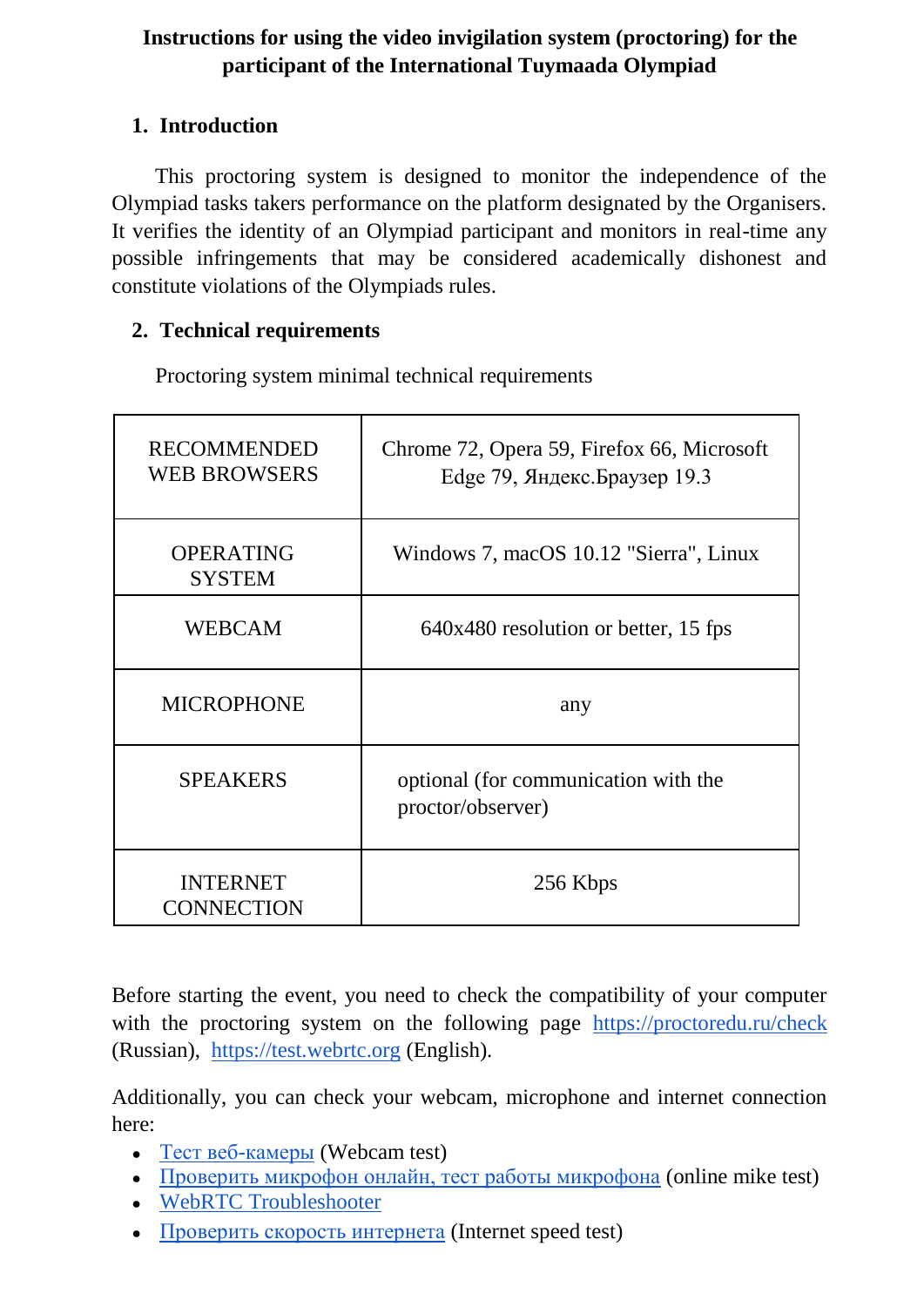## **3. Olympiad Rules**

Participants are admitted to the Olympiad, must on the list published on the Sakha Junior Science Academy website. Access is granted on September 30. Information will be posted on the website or send by letter.

To start the proctoring, you must familiarize yourself with the rules and give your consent to the terms of the competition (Figure 1)



Compliance with the following guidelines throughout your session will help you get your results to the top confidence level:

- you give your consent to audio and video recording and subsequent storage of materials;
- Webcam must be installed strictly in front of your face, do not install the camera from the side;
- your head must fit into the frame, partial or complete withdrawal from Webcam view is not allowed;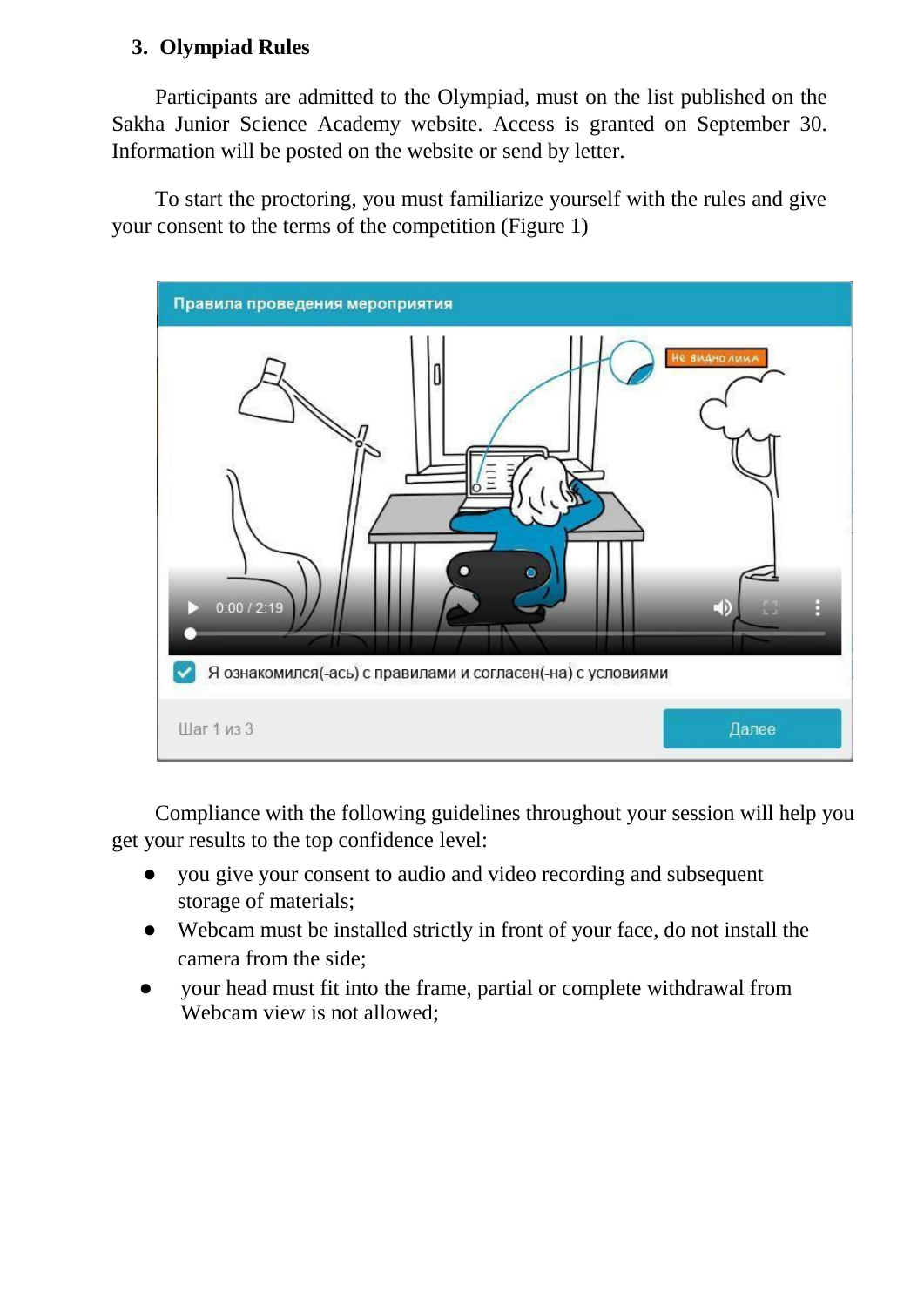- your face must be in the center of the Webcam's field of view and occupy at least 10% of the space captured by the camera throughout the session;
- your face should be evenly lit, the light source should not be directed towards the camera or illuminate only one half of your face;
- hair, clothing, hands or anything else should not cover the face;
- it is not allowed to wear sunglasses, you can only use glasses with clear lenses;
- there should be no other people in the room;
- during the session, it is prohibited to leave your workplace;
- there should be no voices or noise in the background, ideally, the tour session should be held in silence;

throughout the session the browser must be maximized to full screen, you cannot switch to other applications (including other browsers) or minimize the browser, you cannot open third-party tabs (pages);

- all applications that use the webcam must be switched off or disabled on your computer, except for the browser;
- it is prohibited to record the materials and contents of the session in any way, as well as transfer them to third parties;
- it is prohibited to use audio-visual or any other prompts;
- in case of detection of an attempt to deceive the system or the proctor (observer), the results of the session will be canceled.

#### **Equipment check**

Before the start of each session, a computer and network is checked, which allows identifying possible technical problems before the start of the session (Figure 2). The check is carried out automatically, user intervention is required only in case of problems.

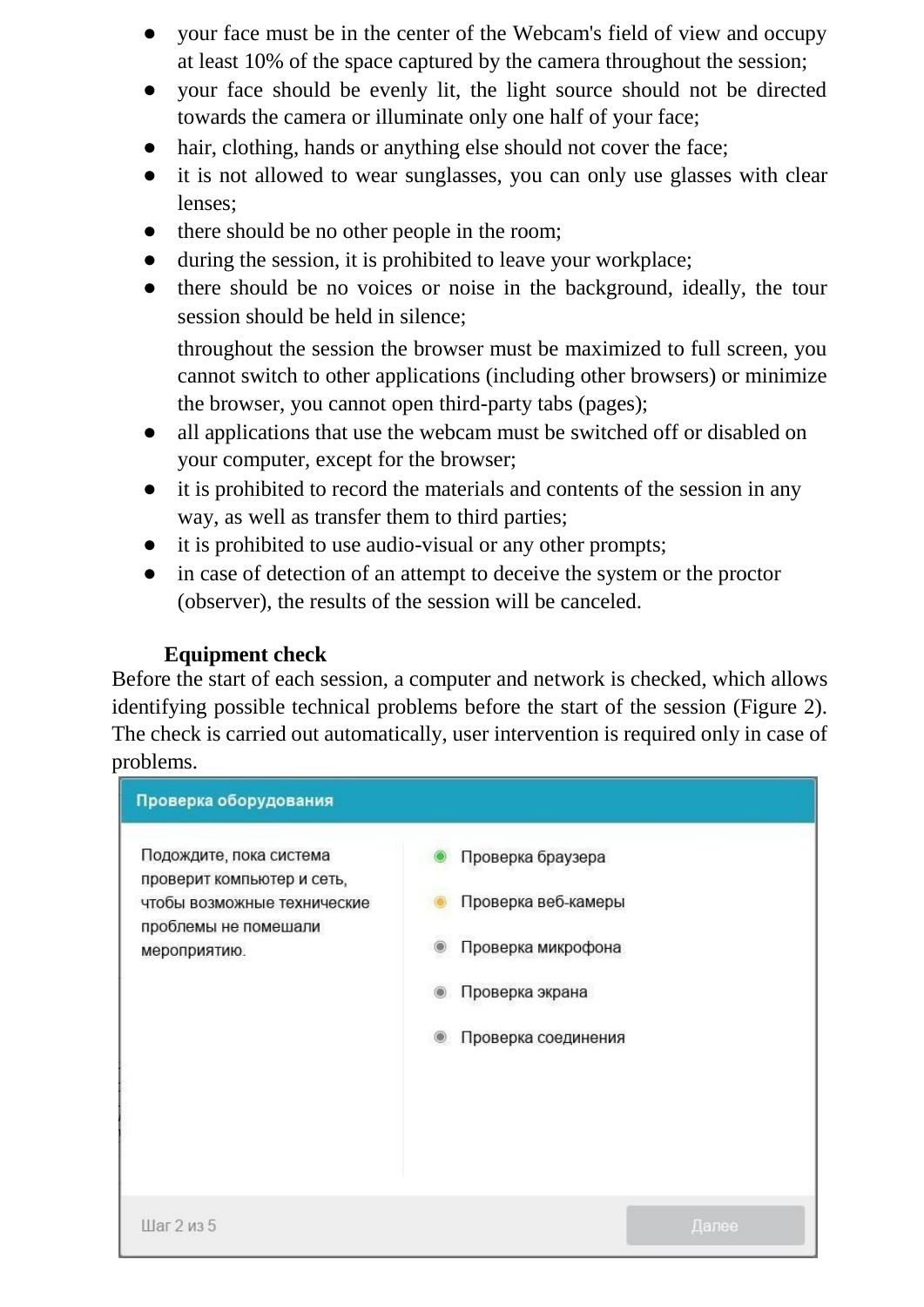### **There are the following verification steps:**

1) At the stage of checking browser compatibility, it is checked that your browser meets the minimum requirements of the projection system; the browser window must be maximized to full screen.

2) At the stage of checking the webcam, you need to give access to the camera in the browser, if such a request appears. If the camera is working correctly, then the check will be successful.

3) At the stage of checking the microphone, you need to give access to the microphone in the browser if such a request appears. If the microphone volume is set to a sufficient level, the test will be successful.

4) At the screen verification stage, the correctness of the screen capture is checked, where you need to give access to the entire screen. If access is not given to the entire screen or an additional monitor is connected, the test will fail.

5) At the stage of checking the connection, the possibility of transmitting video traffic in your network using WebRTC technology is checked. The check will be successful if the traffic is not blocked.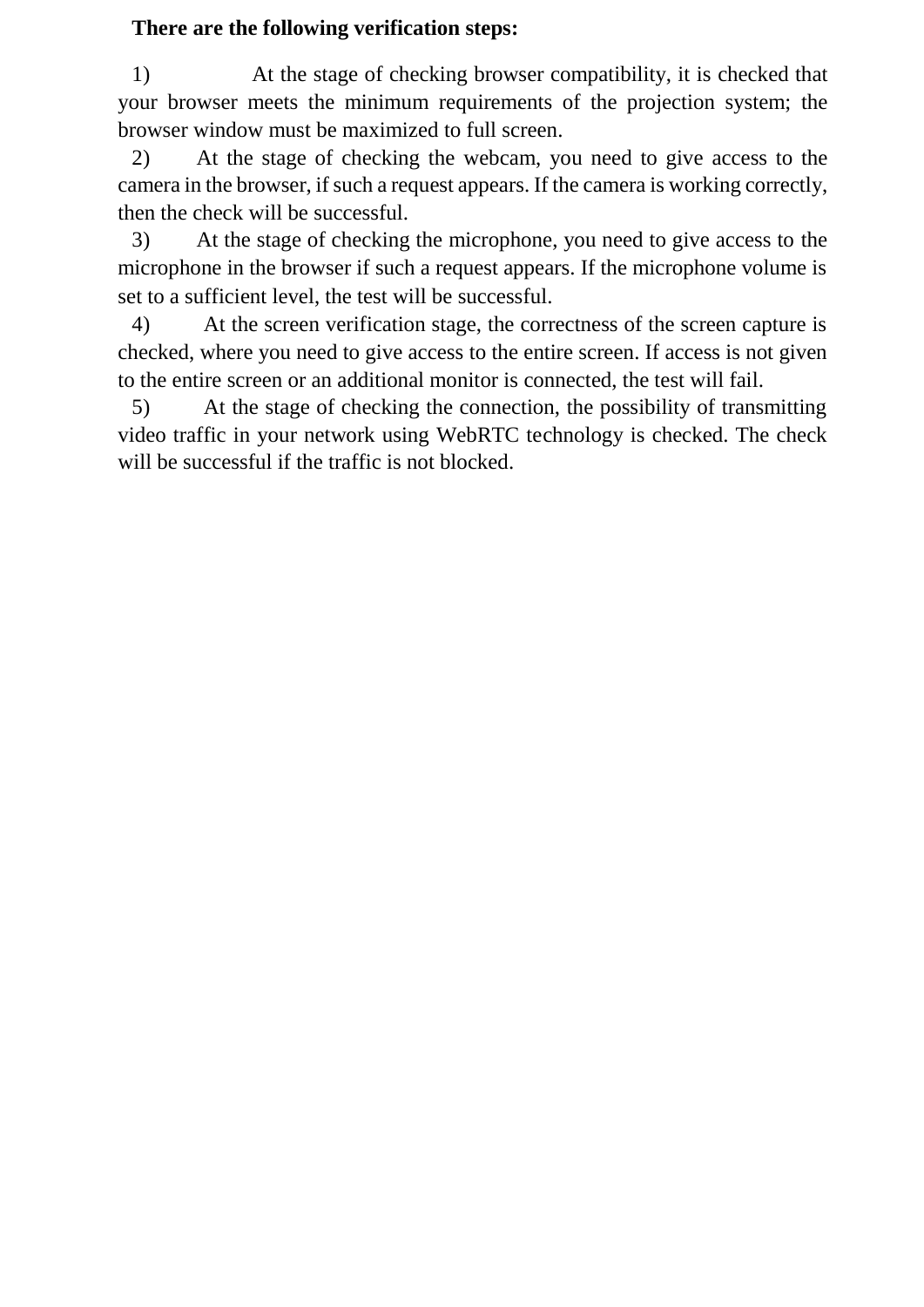|  |  |  | Possible problems and troubleshooting table. |  |
|--|--|--|----------------------------------------------|--|
|--|--|--|----------------------------------------------|--|

| $N_2$          | Problem                                             | <b>Troubleshooting</b>                                                                                                                                                                                                                                                                                                                                                                               |
|----------------|-----------------------------------------------------|------------------------------------------------------------------------------------------------------------------------------------------------------------------------------------------------------------------------------------------------------------------------------------------------------------------------------------------------------------------------------------------------------|
| $\mathbf{1}$   | Error at the browser                                | Your web browser does not meet the minimum                                                                                                                                                                                                                                                                                                                                                           |
|                | check stage                                         | proctoring system requirements. Install the latest                                                                                                                                                                                                                                                                                                                                                   |
|                |                                                     | version of the browser or try another browser.                                                                                                                                                                                                                                                                                                                                                       |
| $\overline{2}$ | Error at the stage of<br>checking the<br>webcam     | The webcam is not working or is being blocked by<br>another application on the computer.<br>Check if your webcam is working; close other<br>applications that may work with the camera; select in<br>the dialogue the correct camera settings if the computer<br>has several webcams (see Figure 4). If the camera<br>works but the error persists, then try restarting your<br>computer.            |
| 3              | Error during the<br>microphone test<br>stage        | Microphone not working or is muted in your computer<br>settings (operating system). You need to increase the<br>microphone volume or connect another microphone<br>and select it in the settings dialogue (see Figure 4).                                                                                                                                                                            |
| $\overline{4}$ | Error during<br>the screen<br>verification<br>stage | No screen access, your browser does not support<br>screen capture, you have not given access to it, you<br>have only given access to a part of the screen. If you<br>are prompted to access the screen, grant access, if<br>not, refresh your browser.                                                                                                                                               |
| 5              | Error during<br>connection<br>check stage           | The transmission is blocked on your computer or<br>your internet service provider video traffic using<br>WebRTC technology.<br>The data transfer rate must be at least 128 Kbps, and<br>TCP / UDP 3478 ports must not be blocked on the<br>network. Find another way to connect to the Internet<br>or another computer.                                                                              |
| 6              | Error during<br>the WebRTC<br>verification          | Your computer or your ISP is blocking the<br>transmission of video traffic using WebRTC<br>technology. The data transfer rate must be at least<br>256 Kbps (receiving and sending), and TCP / UDP<br>ports 3478 must not be blocked on the network and<br>on the computer (in the firewall). VPN can also be a<br>possible cause of problems. Check network speed<br>and port blocking, disable VPN. |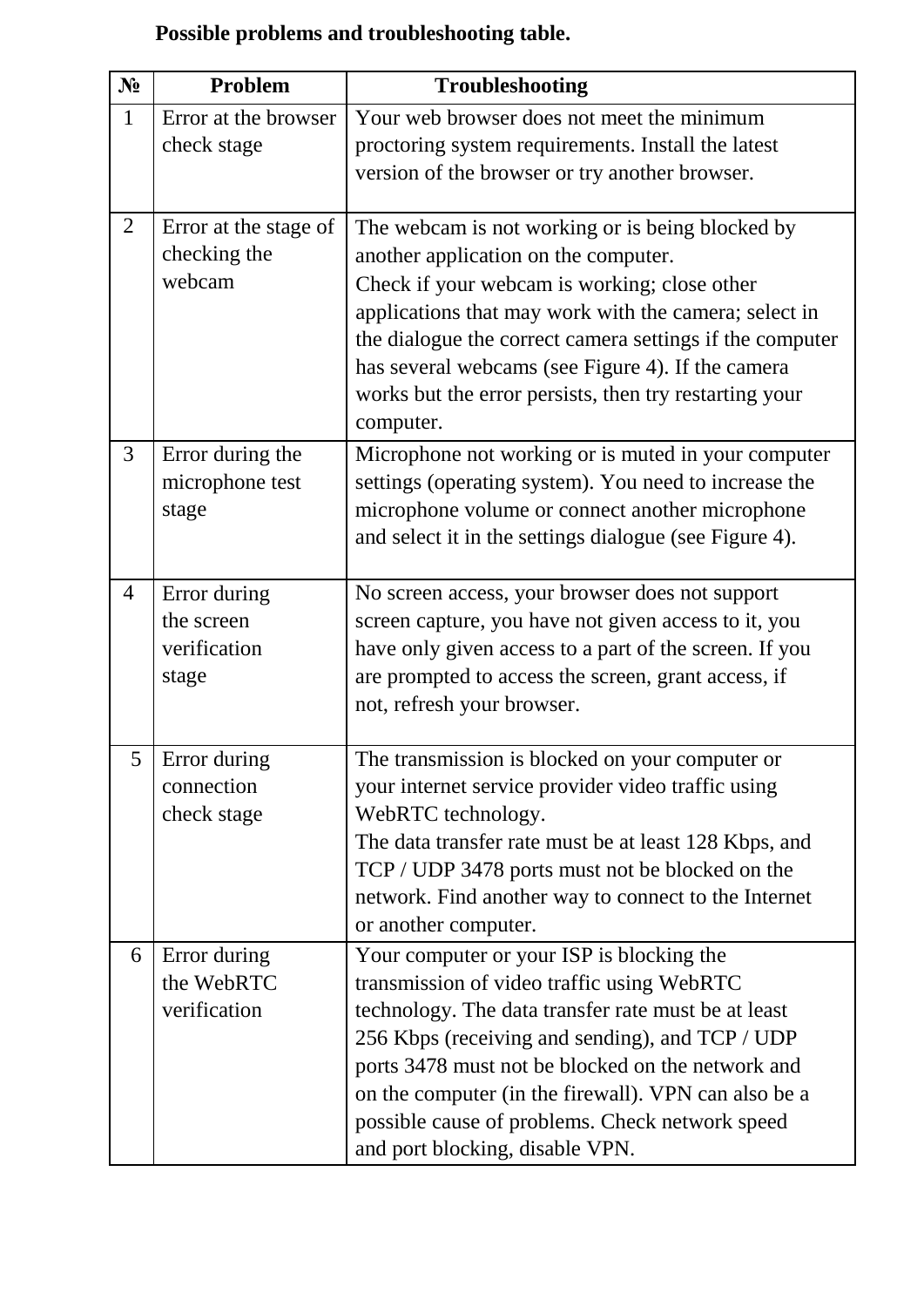# **Face photography**

The proctoring system may require a photograph of your face to be taken through your webcam. A photograph of your face is part of the procedure to verify your identity (Figure 3).



The proctoring system may require a photo of your identity document (passport), which will need to be taken through a webcam or uploaded a scan from a computer in JPEG format up to 5 MB. The passport is automatically checked by the proctoring system for correctness and legibility, and the photo in the passport is checked against your face. The photo of the document is the part of the procedure for verifying your identity (Figure 4).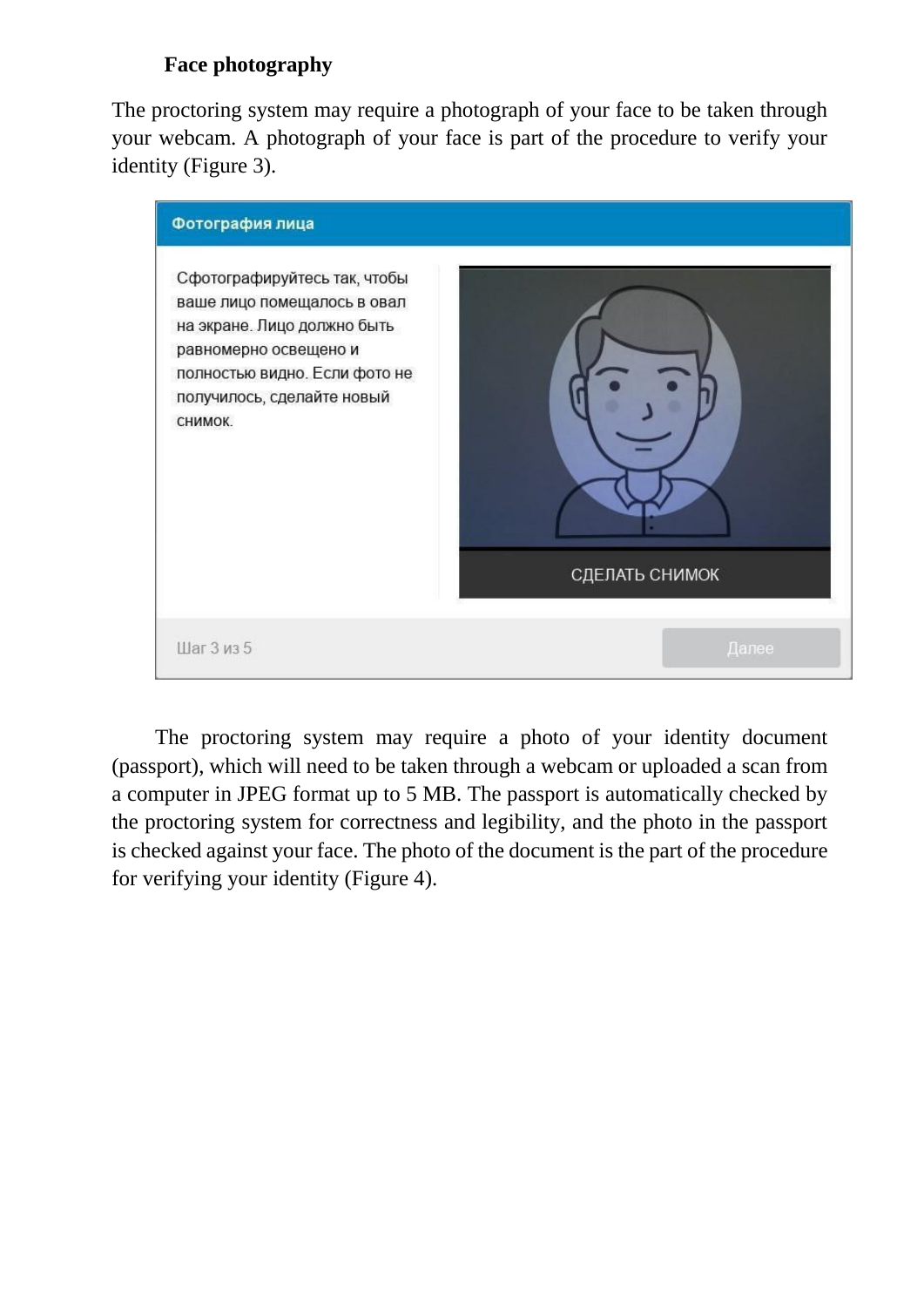

# **Olympiad Problems Completion**

After successfully completing the previous steps, the testing page will open. The session (test) page opens in the central part of the window, and a small circle is displayed in the lower-left corner, where the picture from your camera is displayed. During the session, you can communicate with the proctor (observer), if he is online, the chat with the proctor opens on the right side of the screen. Sometimes the proctor can connect via video and audio, in which case a video from the proctor's camera appears above the chat.

During the session, make sure that your face fits completely in the circle and is well lit. Notifications may appear next to the circle if some of the event rules are not followed.

The answer to each problem can be saved any number of times, the last one will be considered the final answer. In this case, the system stores only those answers, after entering which the participant pressed the "Save" button.